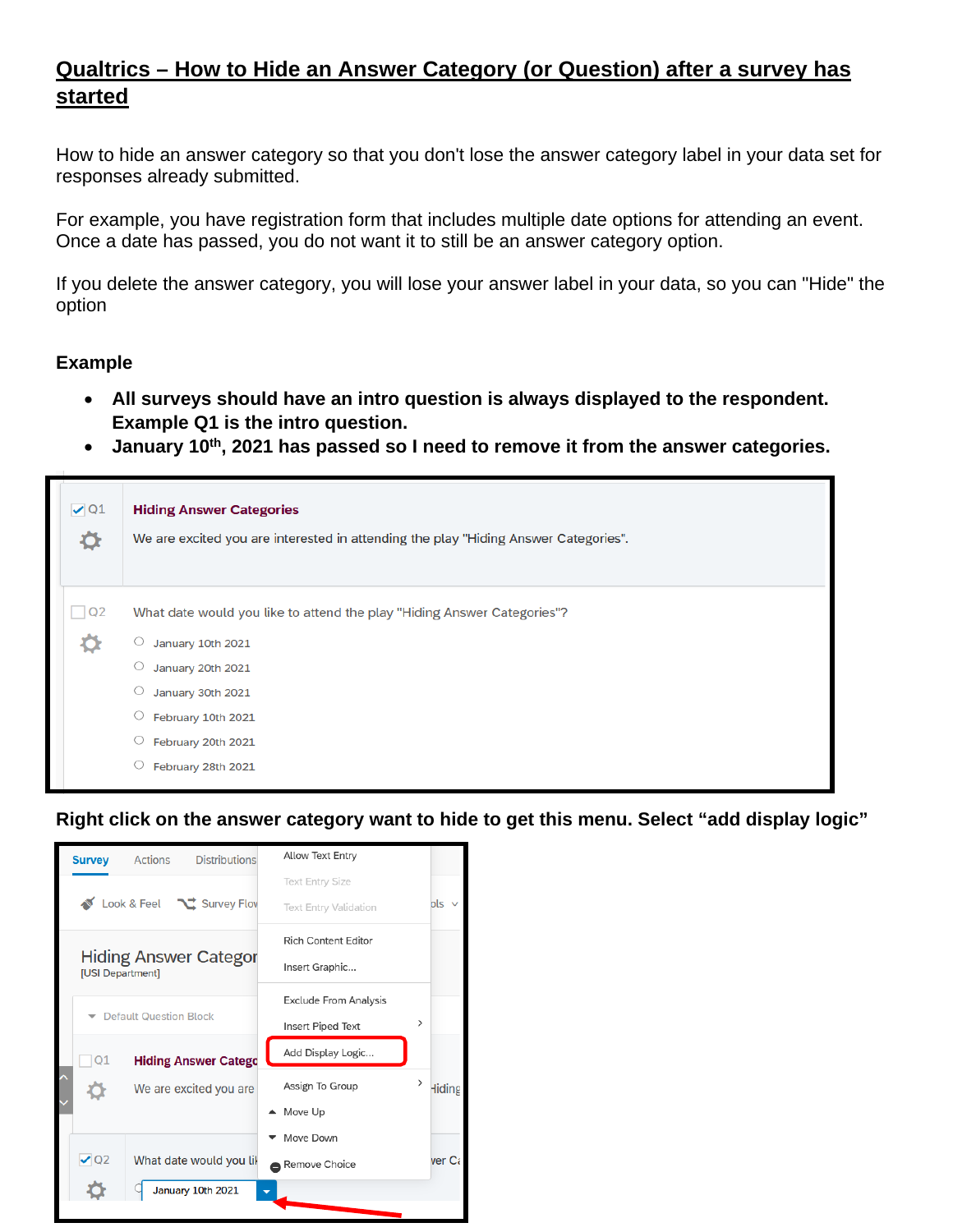**2. Set the condition for Display Logic. To hide the answer category, select the Intro Question (Q1) and "Is Not Displayed".** 

Now the answer category January 10<sup>th</sup>, 2021 will only show up an answer category if the **respondent NEVER sees the Q1/Intro question (which can't actually happen).**

| n<br>Display Logic (January 10th 2021)                                                                                                                                                    |       |        |
|-------------------------------------------------------------------------------------------------------------------------------------------------------------------------------------------|-------|--------|
| Display this Choice only if the following condition is met:<br>Hiding Answer Cat"Hiding Answer $\vee$<br>Is Not Displayed $\vee$<br>Question $\sim$<br>Q1 Hiding Answer  "Hiding Answer v |       | +      |
| In Page (In Page Display Logic is unavailable for Choices)                                                                                                                                | Close | ' Save |

**Once the Display Logic is set, a "blue arrow will show up" as an indicator that display logic has been added to that answer category.** 

|                       | <b>Delault Question DIUCK</b>                                                                                                                                                                            |  |  |
|-----------------------|----------------------------------------------------------------------------------------------------------------------------------------------------------------------------------------------------------|--|--|
| Q1                    | <b>Hiding Answer Categories</b><br>We are excited you are interested in attending the play "Hiding Answer Categories".                                                                                   |  |  |
| $\vee$ Q <sub>2</sub> | What date would you like to attend the play "Hiding Answer Categories"?<br>January 10th 2021<br>January 20th 2021<br>January 30th 2021<br>February 10th 2021<br>February 20th 2021<br>February 28th 2021 |  |  |

**This will prevent a respondent from selecting an answer category that is no longer viable while keeping the data label in the data already collected.**